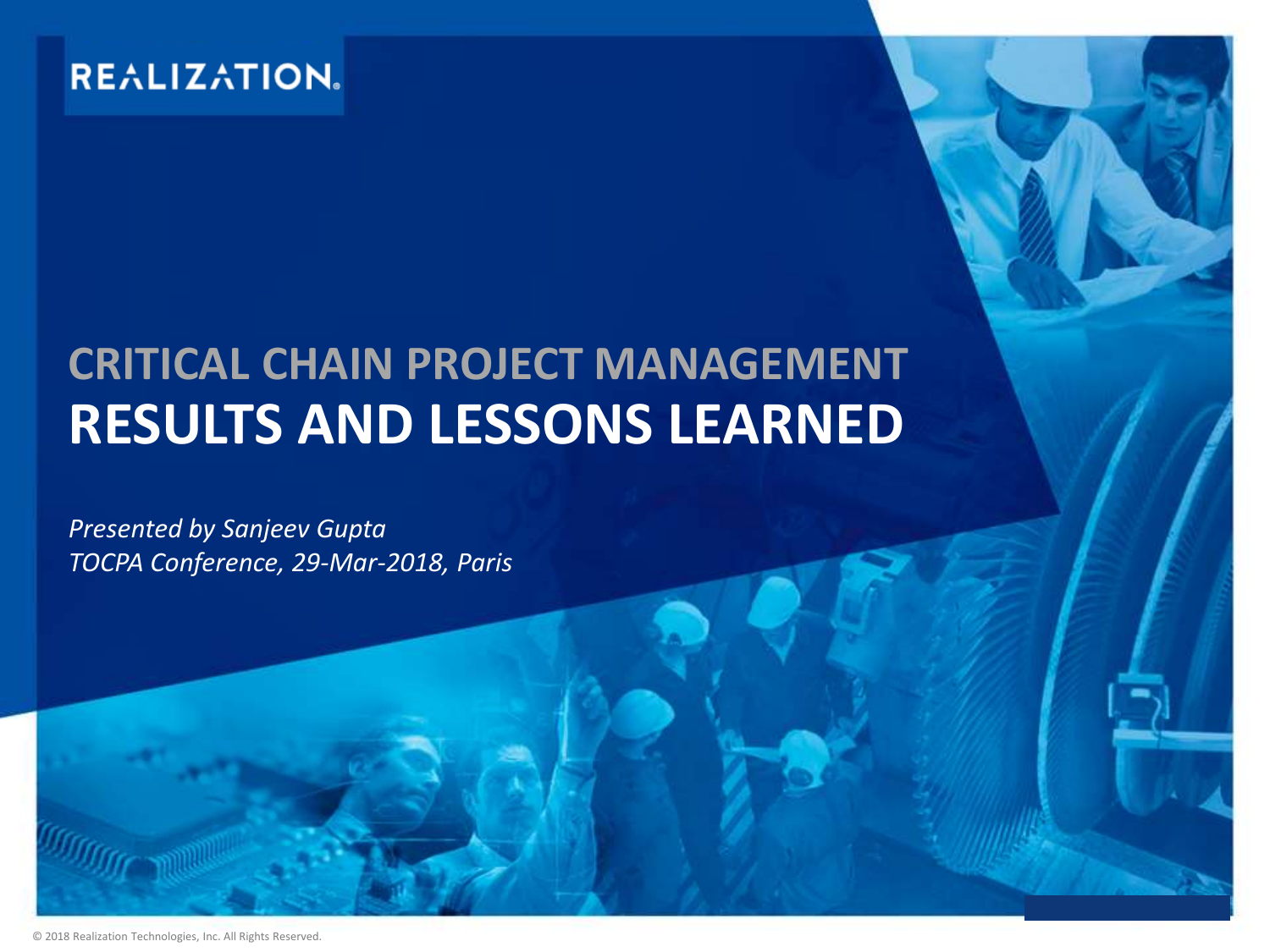## **REALIZATION'S EXPERIENCE**

**400+ Customers**



#### **10%-30% 20%-50% Productivity Gain**

**Faster Completion**

**REALIZATION** 

**Awards**

- **Shingo Gold**
- **Franz Edelman (a.k.a. Super Bowl of Operations**

**Research)**

- **Air Force Chief of Staff Excellence**
- **MRO (Aircraft, Ship, Land Vehicles MRO)**
- **STO (Steel Mills and Refineries)**
- **Engineer-to-Order Manufacturing**
- **Engineering and Product Development**
- **Biopharma R&D**
- **Infrastructure and Construction**
- **Software and IT**
- **Miscellaneous**

**2**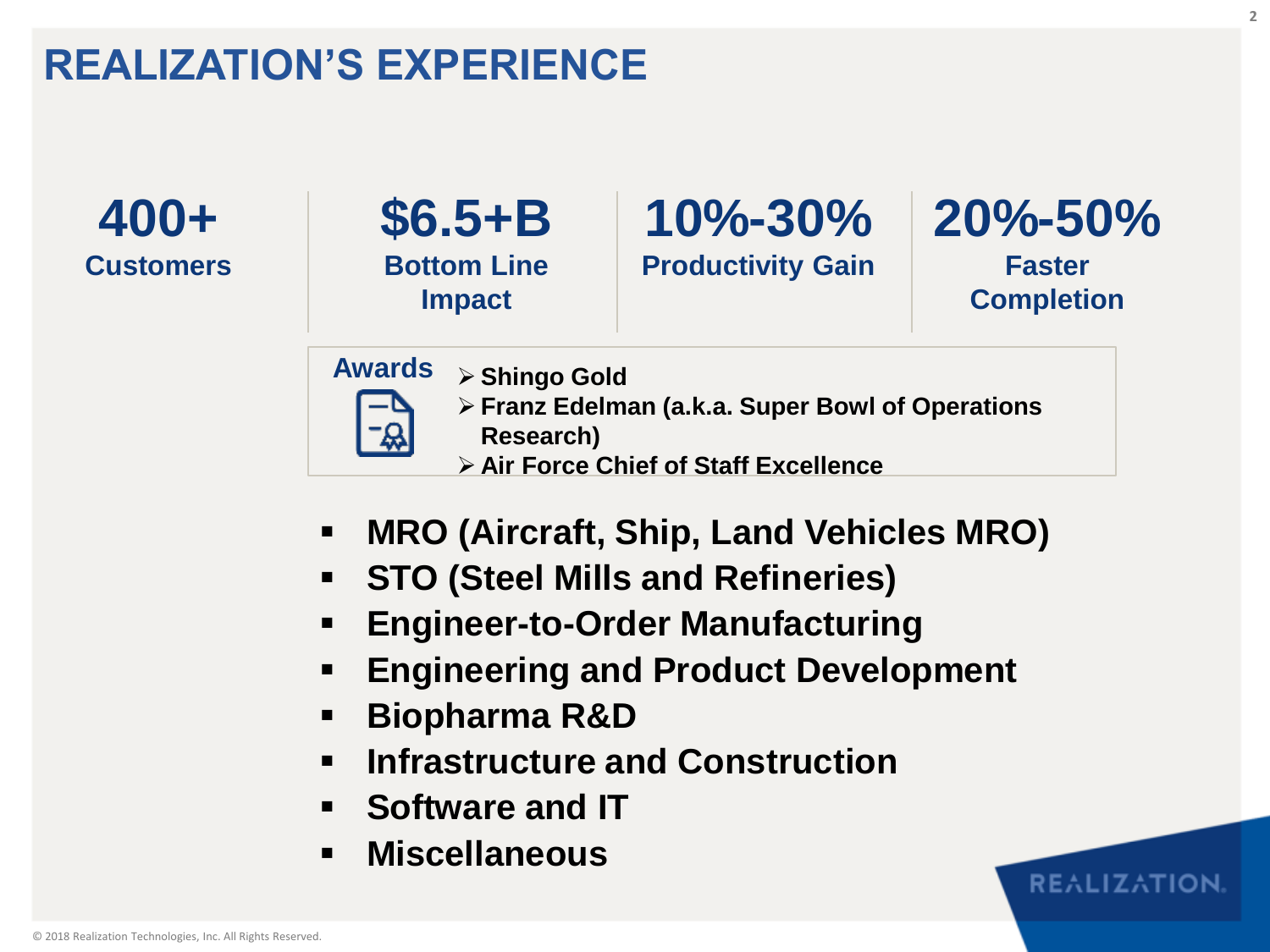

# **AGGREGATION OF SAFETIES** ROADRUNNER **BUFFERSN SOURCE OF BENEFITS**<br>WIP CONTROL **BUFFER MANAGEMENT** PITFALLS TO AVOID MULTITASKING *ROBJECTIVE DRIVEN PLANSVARE* **FULL KITTING**

**3**

**REALIZATION** 

**FLOW BASED PLANS**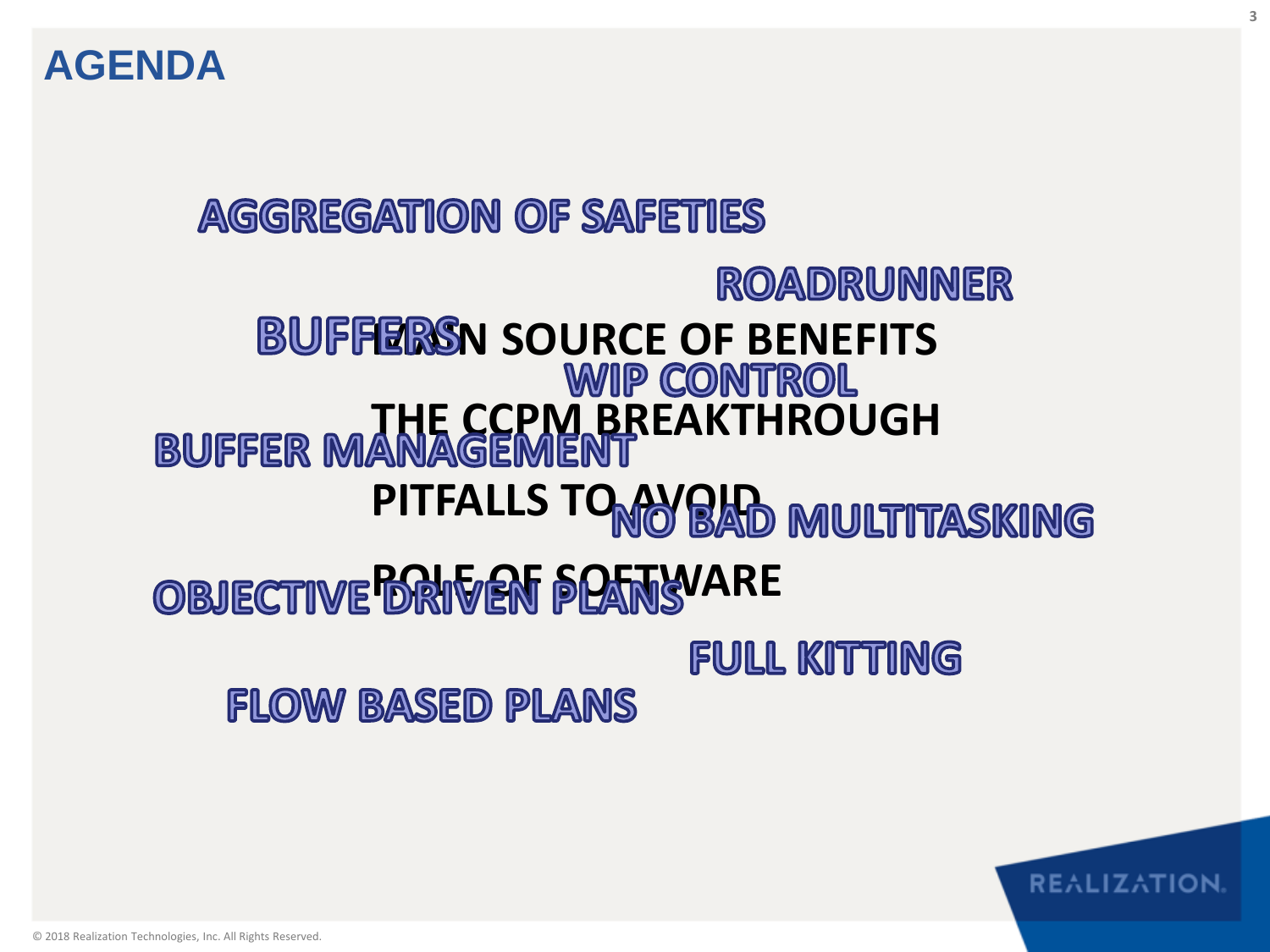## **SOURCE OF BENEFITS: A SIMPLE ILLUSTRATION**



*LOCAL OPTIMIZATION: KEEP BUSY, SHOW PROGRESS EVERYWHERE (SPREAD THIN)*



#### *GLOBAL OPTIMIZATION: FOCUS AND FINISH*

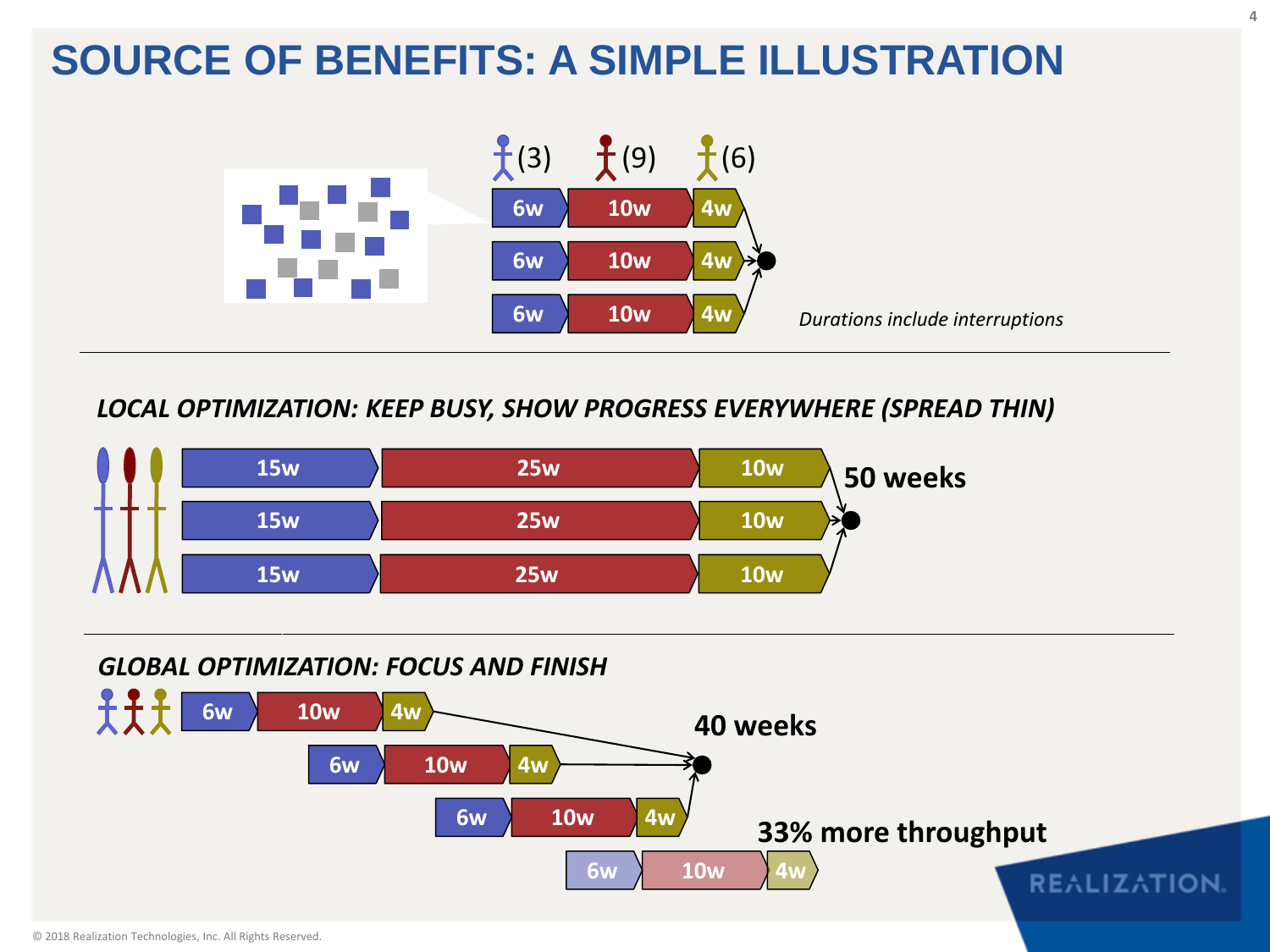# **EXAMPLES OF 'SPREAD THIN' VS. 'FOCUS & FINISH'**

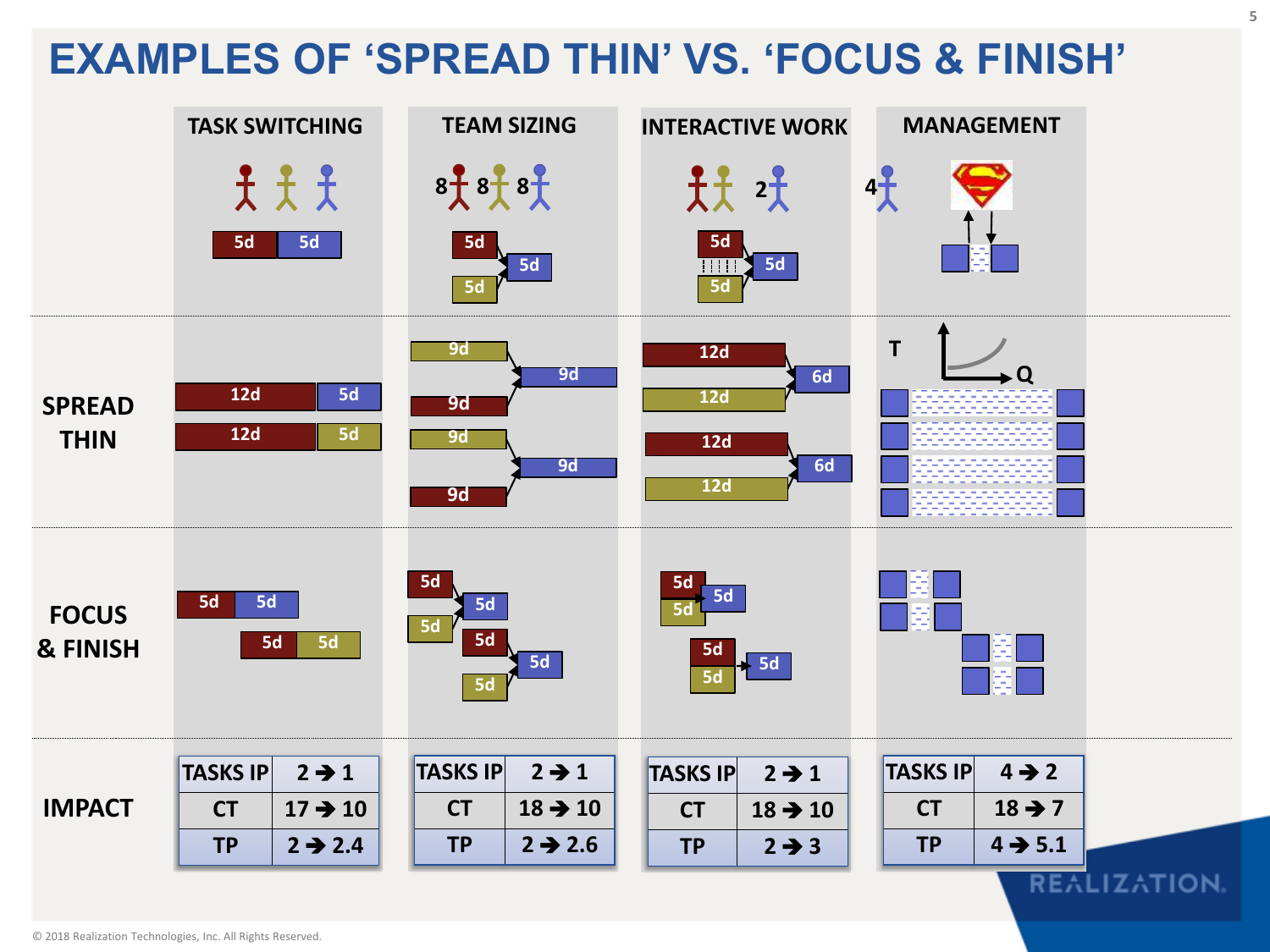#### **"FOCUS AND FINISH" BEST PRACTICES**

| <b>BEST PRACTICE</b>            | <b>WHY NEEDED</b>                                                                                |
|---------------------------------|--------------------------------------------------------------------------------------------------|
| PIPELINING (WIP CONTROL)        | Minimize opportunities for spreading thin<br>Improve availability of managers and experts        |
| <b>FULL KITTING</b>             | Prevent task switching due to lack of inputs<br>Facilitate "focus and finish" in managing inputs |
| <b>CHUNKING OF RELATED WORK</b> | Keep interrelated activities together in execution<br>Facilitate "focus and finish" in managing  |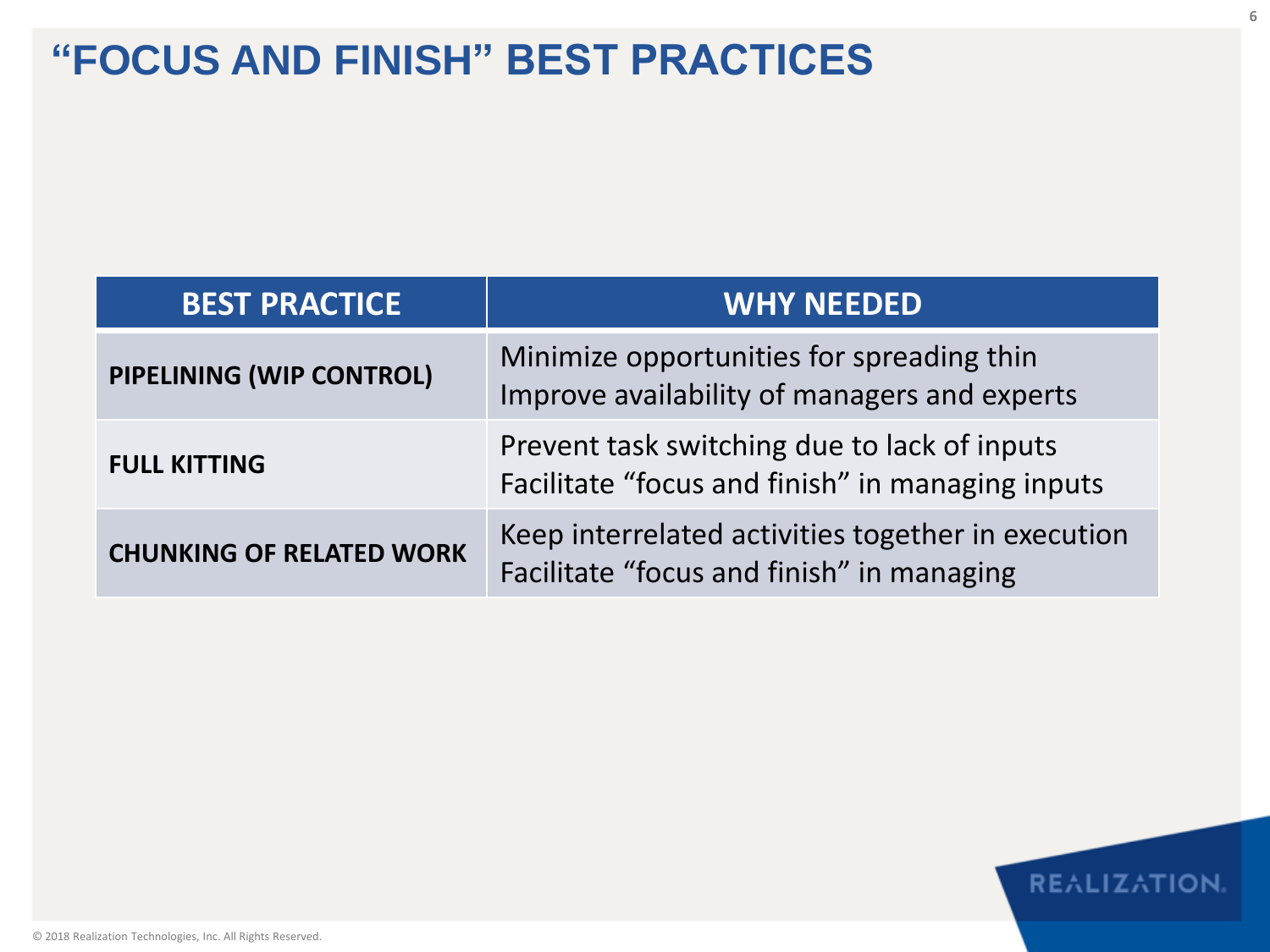#### **LIMITATION REMOVED BY CCPM**

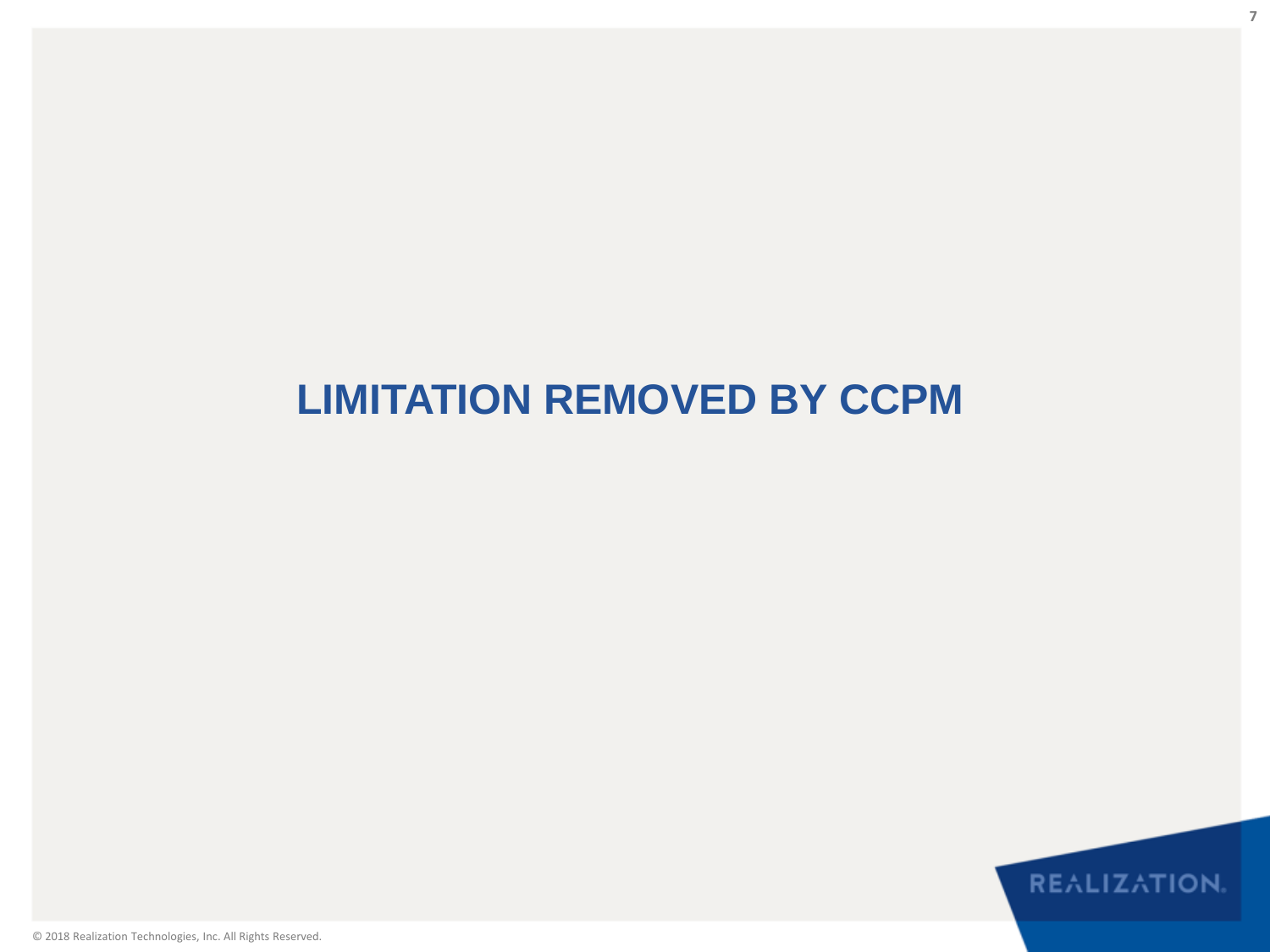#### **EVEN THE BEST PLANS…**

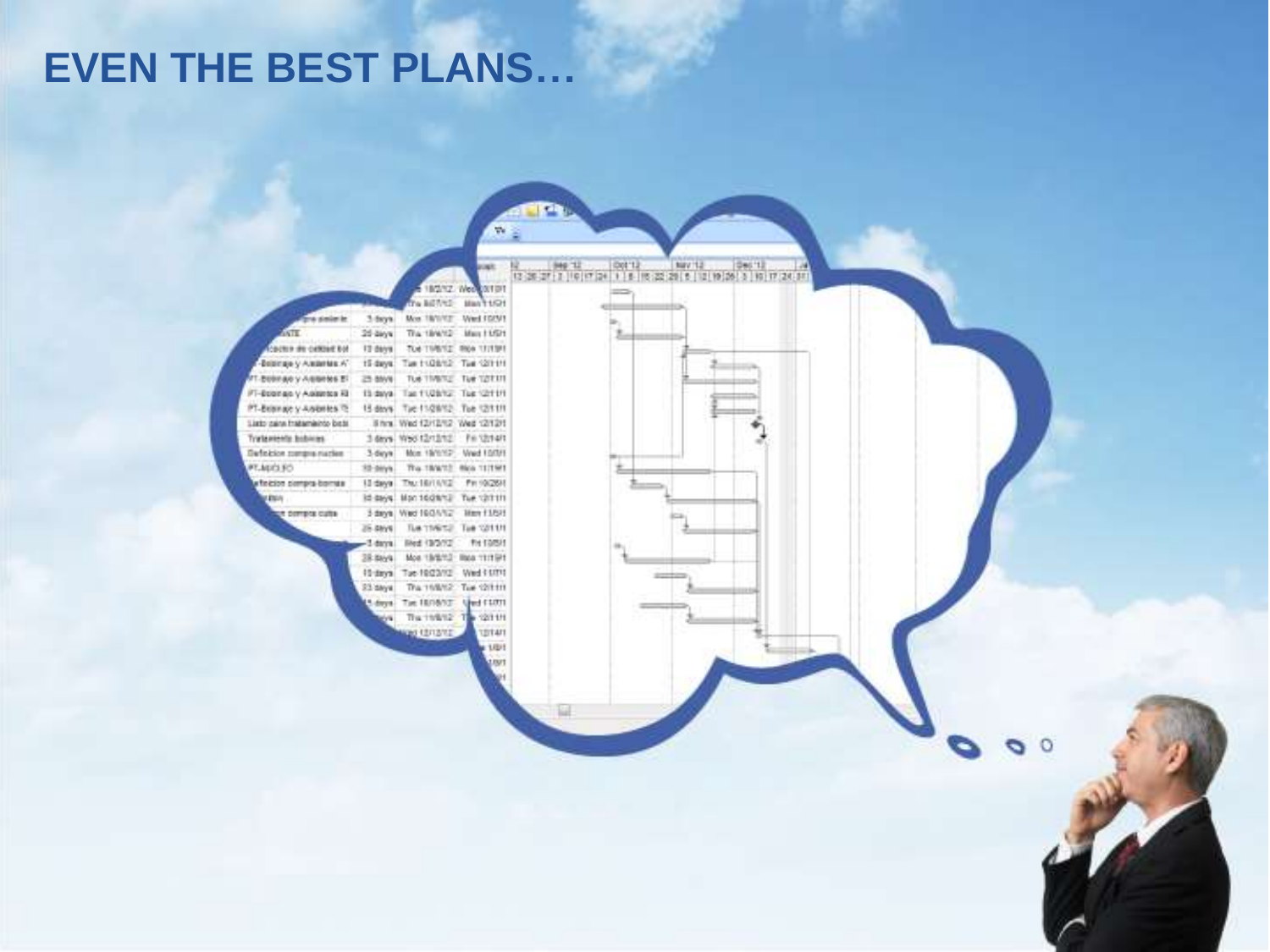# **… CANNOT BE USED IN EXECUTION**

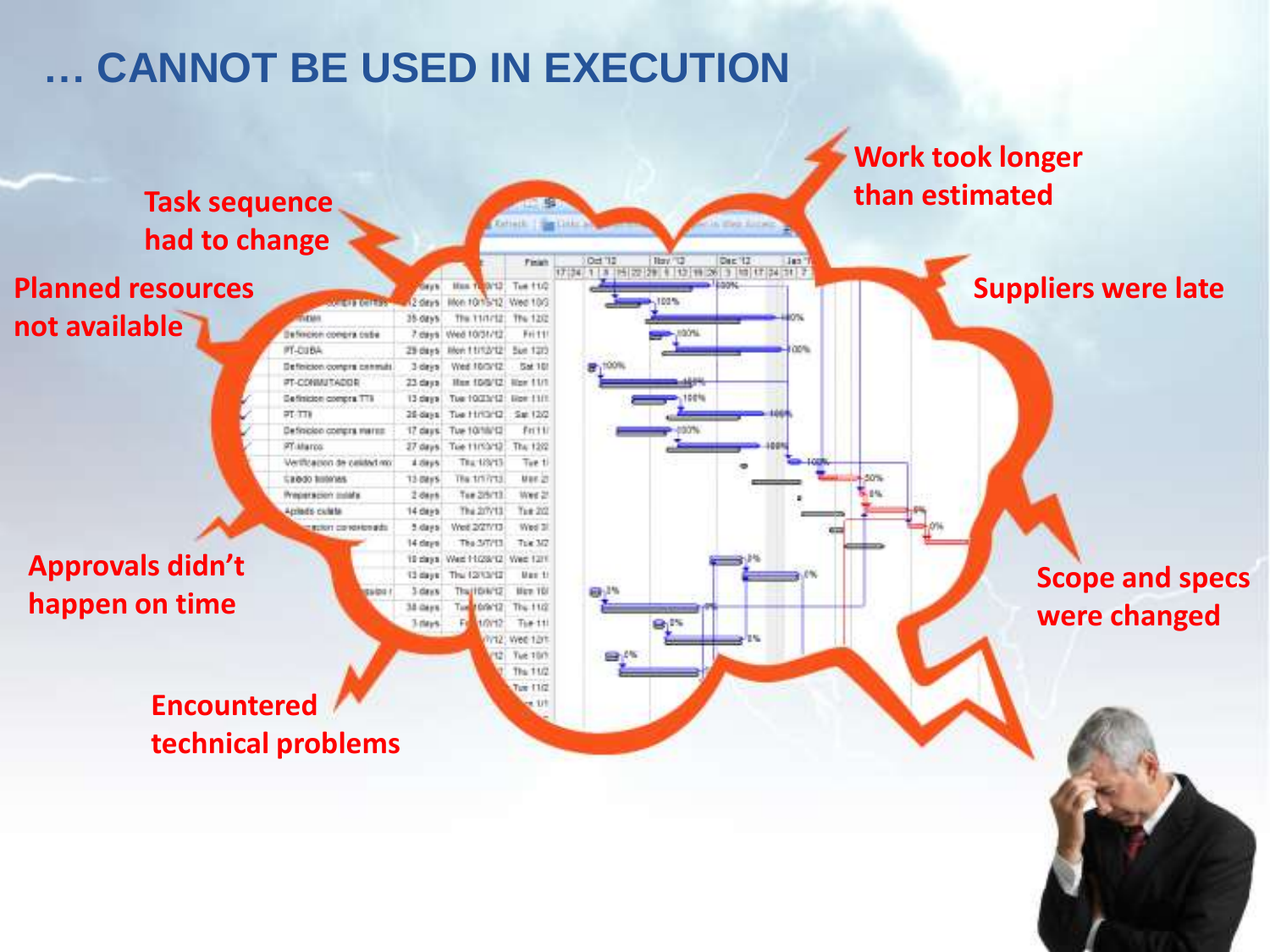### **IMPLICATIONS FOR LARGE PROJECTS, MULTI-PROJECTS**

- o **Back-pocket schedules replace an integrated plan**
- o **Spreading thin becomes the main mode of execution**
- o **Task updates are just a bunch of random numbers**
- o **Converting updates into project status becomes an art**
- o **Status reports cannot be forward-looking**

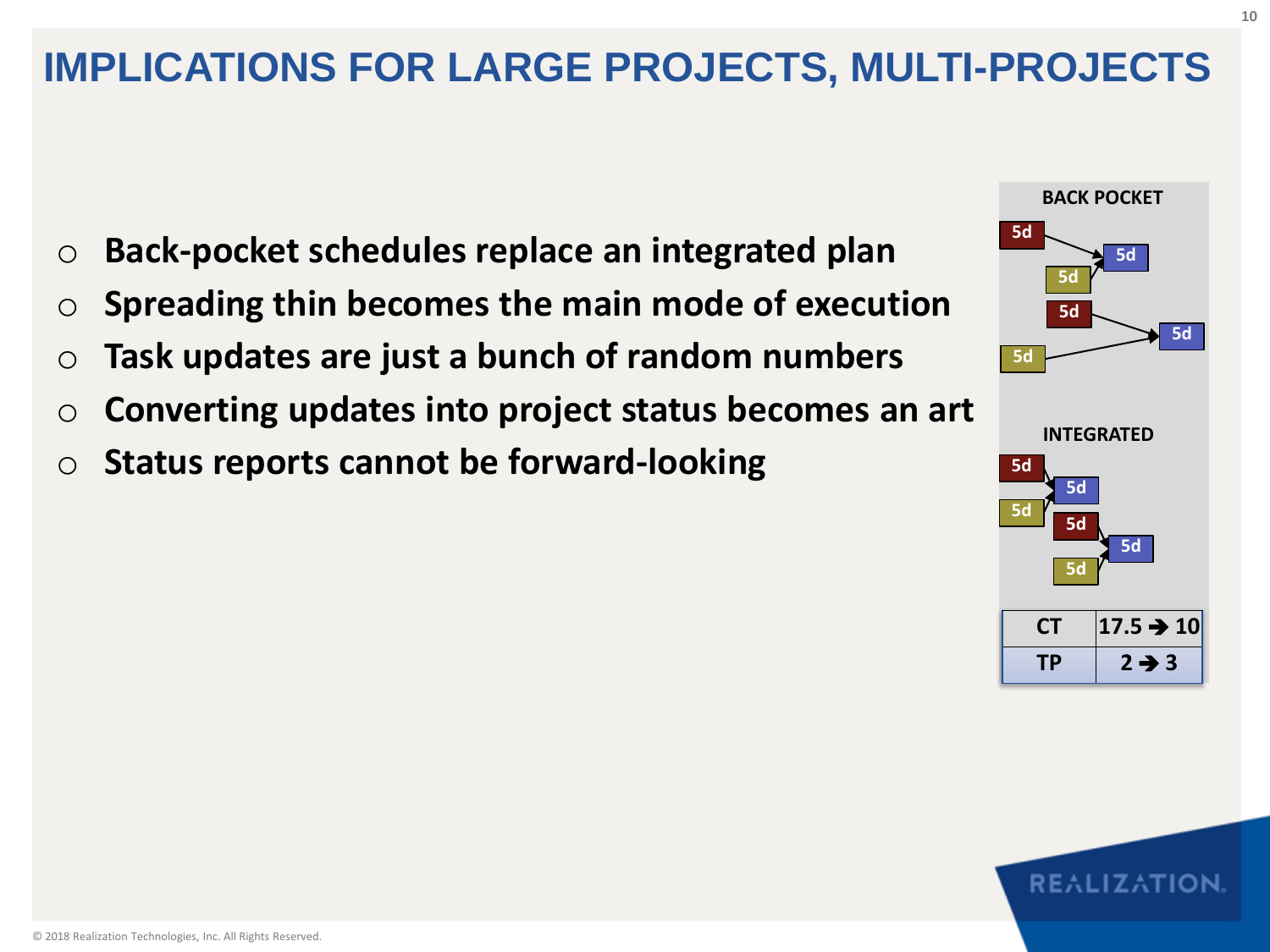### **AGILE BREAKTHROUGH: RISK REDUCTION**

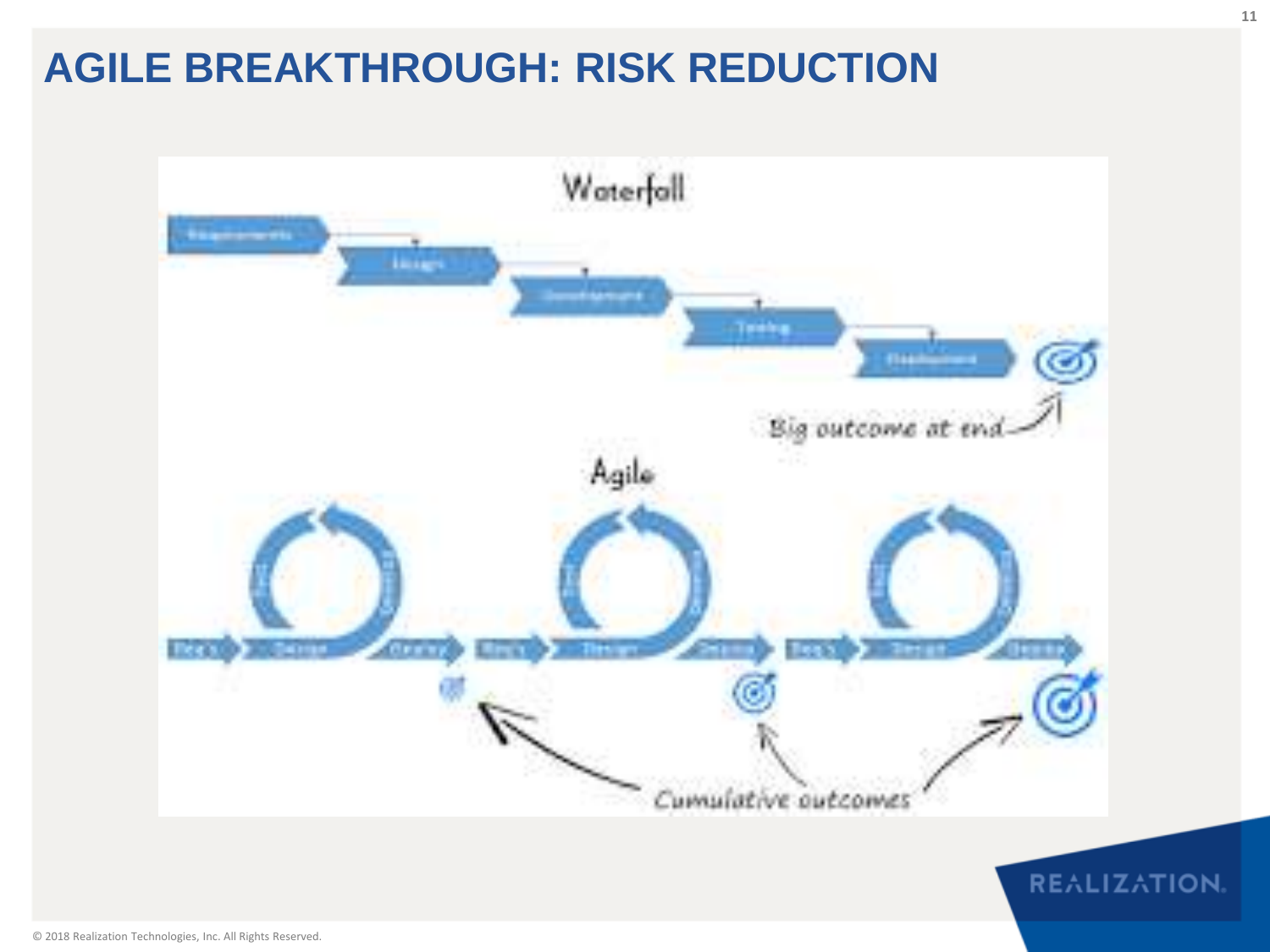#### **CCPM BREAKTHROUGH: FLEXIBLE TASK SCHEDULES**

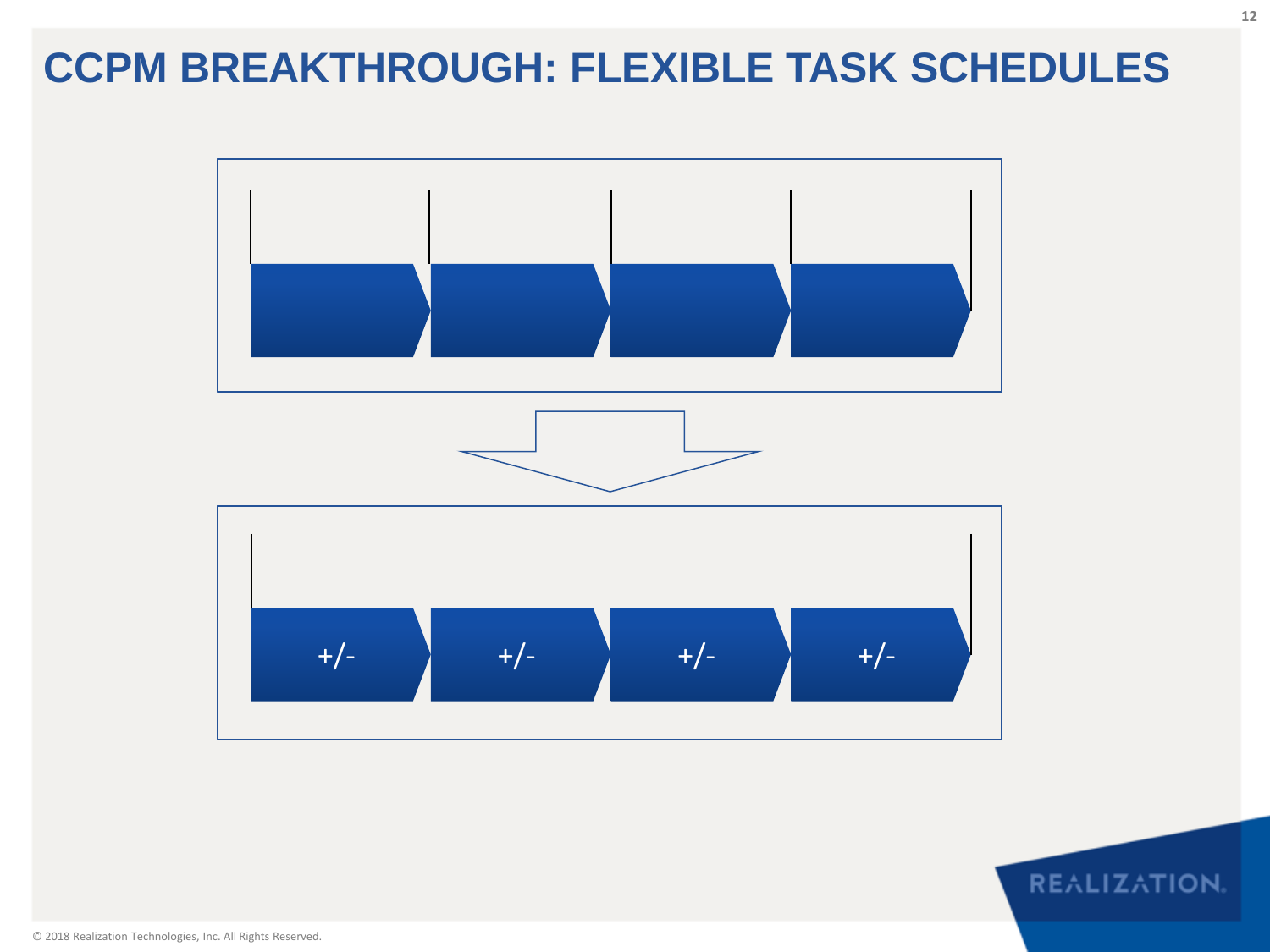#### **MISSING IDEA: TWO-TIERED TASKS**



- *Traditional PERT is always at the lowest level of tasks*
	- *Critical Path/ Critical Chain/ Buffer Management runs at the lowest level*
	- *Causes frequent re-planning*
	- *Causes frequent changes in priorities and spreading thin*

#### *2-Tier PERT is one level above the lowest level of tasks (Tier 1)*

- *It is not the same as defining summary tasks*
- *Critical Path/ Critical Chain/ Buffer Management runs at Tier 1*
- *Keeps plans and priorities stable*
- *Maintains focus, while enabling more detailed tasks*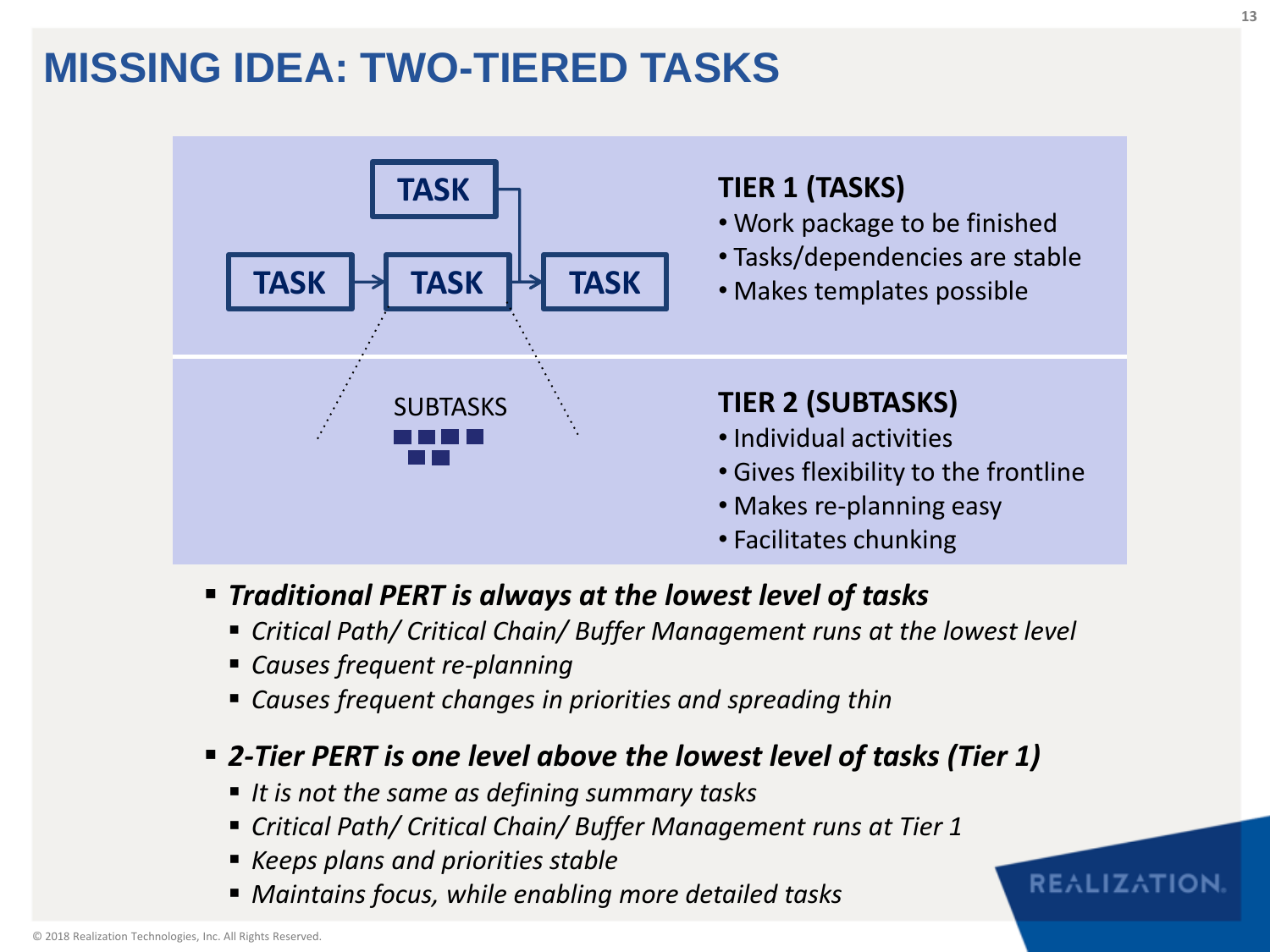#### **PITFALLS TO AVOID**

- ✖ **Time-boxing of Agile sprints**
- ✖ **Fixation on buffers (size, colors…)**
- ✖ **Parallelization under time pressure**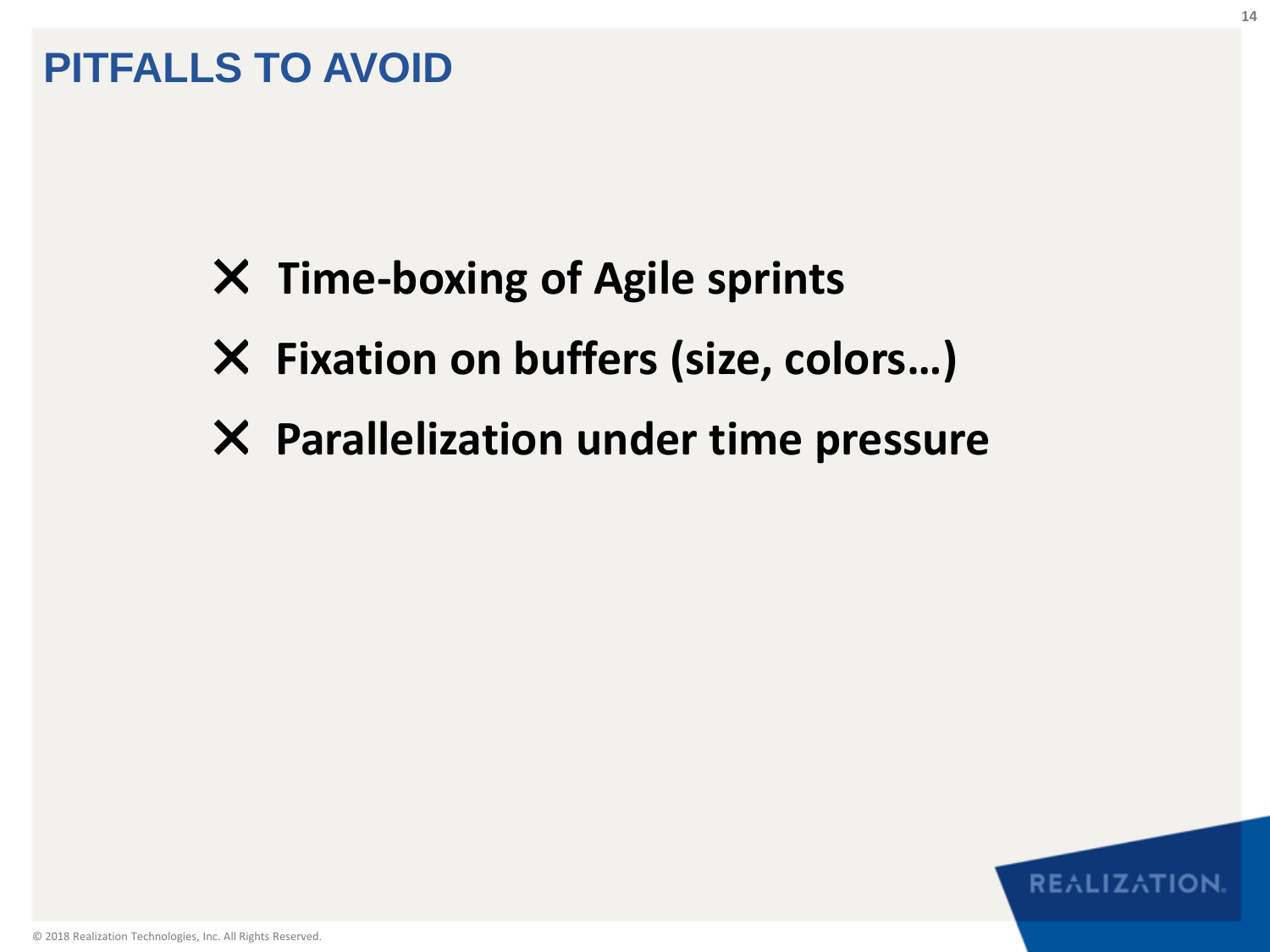#### **SHIPYARD CONSTRUCTION PROJECT**

- **Located 40 km away from city, 7 km from the main port**
- **Total investment of \$450 million**
- **Objective: Build necessary infrastructure for**
	- **Defense shipbuilding (including submarines)**
	- **Defense and commercial ship repair**

#### • **Overall infrastructure includes**

- A 200 m long ship-lift with a capacity of 12,000 tons, 3 repair berths
- **19 production and repair shops, 2 open assembly areas (180 m)**
- 3.35 km of breakwater
- **22 million cubic meters of <u>dredging</u>** (10-18 m depth) and raising land (5 m)
- Over 4 km of roads, fresh water, sewerage, fire-fighting and electrical lines
- Main receiving station and 6 sub-stations
- **1** sewage treatment plant, fresh water and fire-fighting reservoirs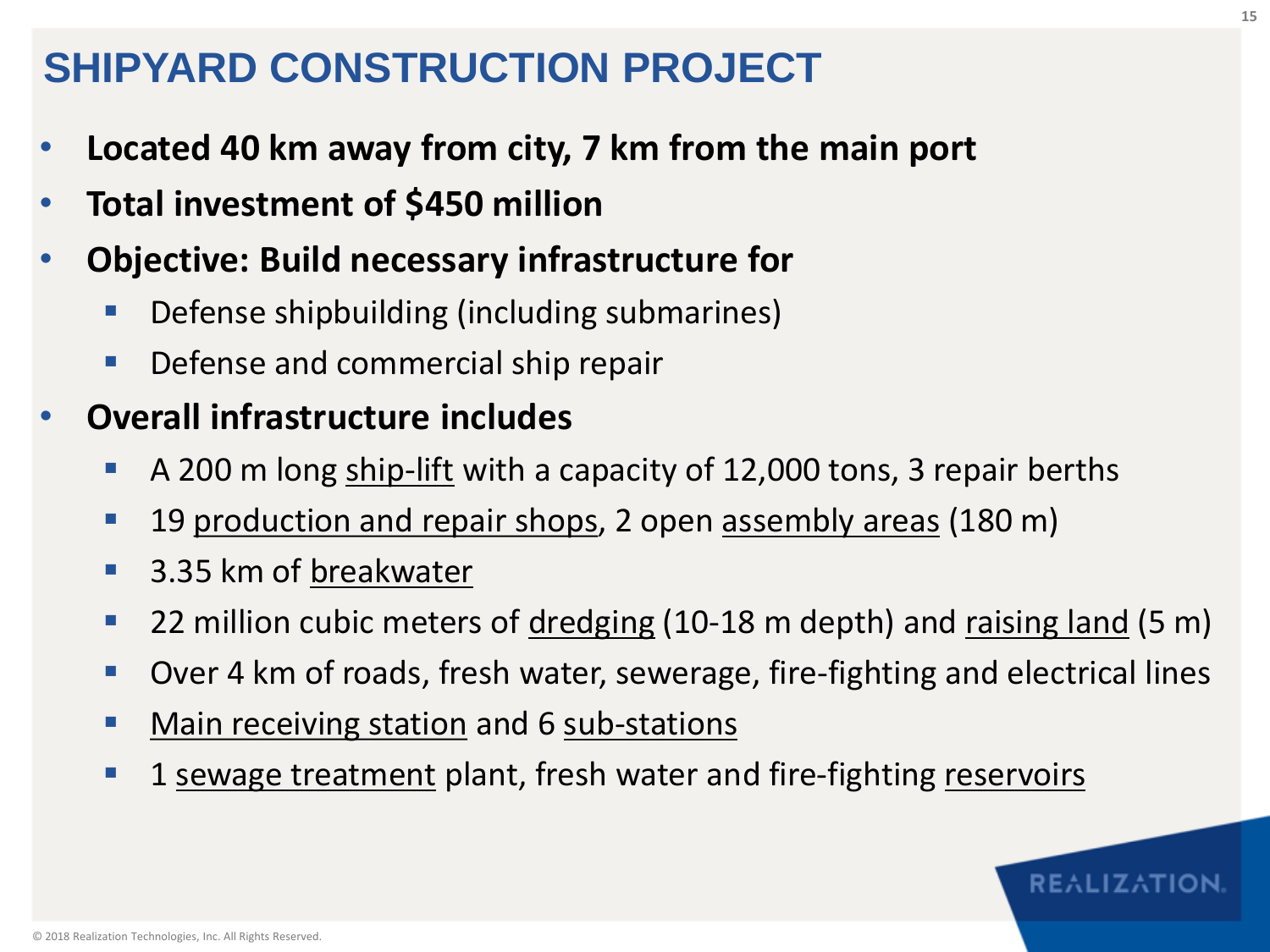#### **SHIPLIFT SUB-PROJECT**

*Benchmark for 200m shiplift: 27 months Target: 26 months Achieved: 26.5 months*

*Production Phase I: 1 month early*

*Production Phase II: on time*

**REALIZATION** 

*Production of first order: 1 month early start*

- **Complexity of shiplift**
	- **This was the first Shiplift by an Indian company**
	- **Syncrolift has 90% market share**
	- L&T had no prior experience
	- Every component had to be designed and manufactured in-house
	- Simultaneous on-shore infrastructure development in 640 acres
	- Land alienation, R&R of Kattupalli village before start of work
	- Delay of 8 months in supplies of plates and bought-outs
- **Results**
	- Beat the industry benchmark despite risks and delays
	- Phase I of production infrastructure ahead of schedule by 1 month
	- All production shops and utilities completed on schedule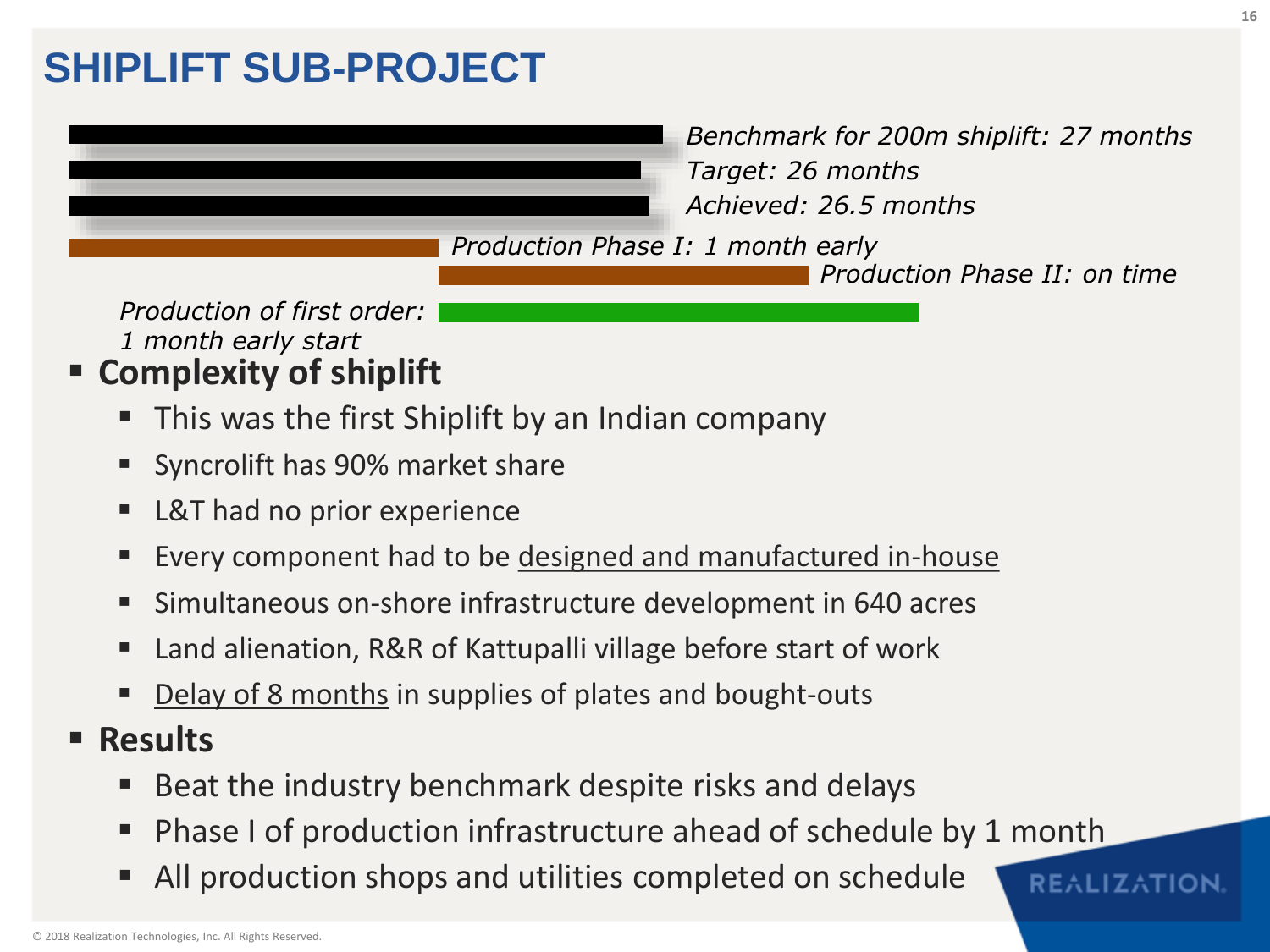#### **SHIPLIFT: INITIAL PLAN**



- **Target of 26 months set by management – no real buy-in from execution team**
- **Durations not investigated – complete dependence on estimates of technical consultant**
- **Every component was critical – risks not addressed**
- **Too many integrations – any delay anywhere was going to be critical**
- **Management would be multi-tasking throughout the project life cycle**

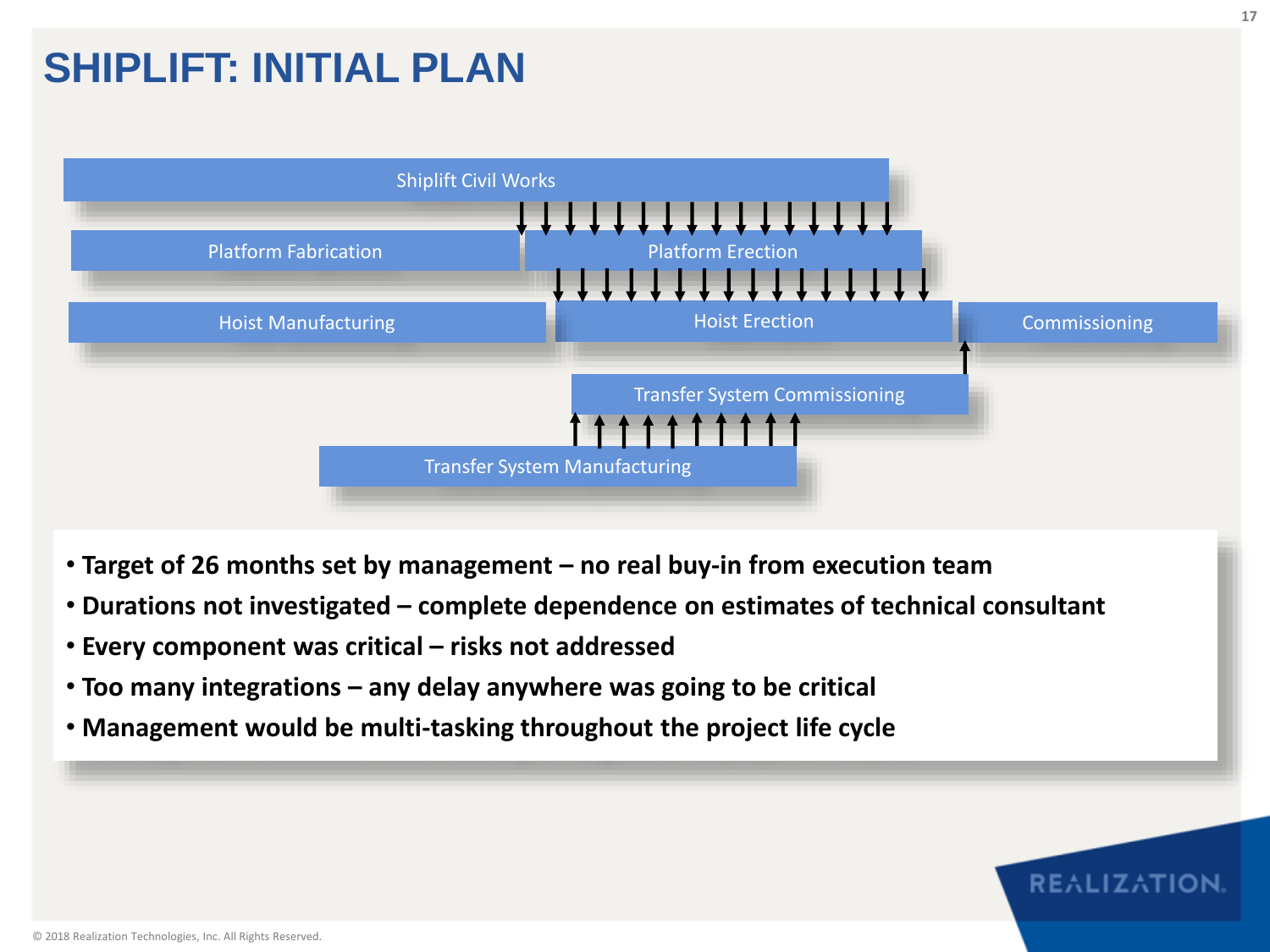#### **SHIPLIFT: MODIFIED PLAN**

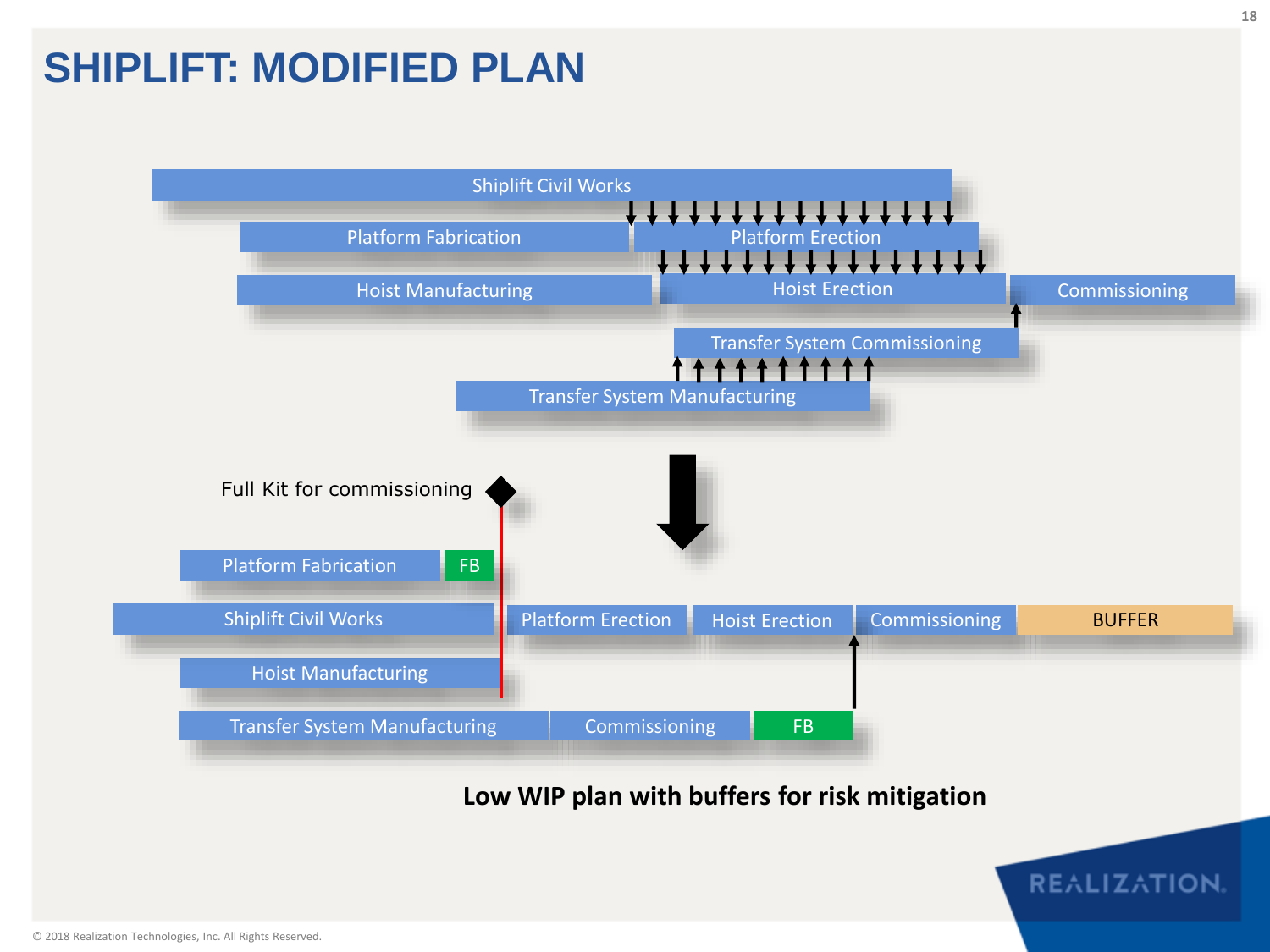#### **ADJUSTMENTS DURING EXECUTION**

- **Re-planning of Platform Fabrication to recover major delay**
	- Platform Dimension: 200m x 46m x 5m (16 modules)
	- Transporter declared bankruptcy mid-sea
	- **Legal process to extract consignment Delay in Supply : 5 months**
	- Critical Path moved to Platform Fabrication
	- Fabrication Target was reduced from 480 days to 240 days

#### **Continuous De-bottlenecking of unplanned bottlenecks**

- Marine piling
- Module fabrication and assembly
- Load testing
- Civil works (delays caused by slow mobilization of labor)